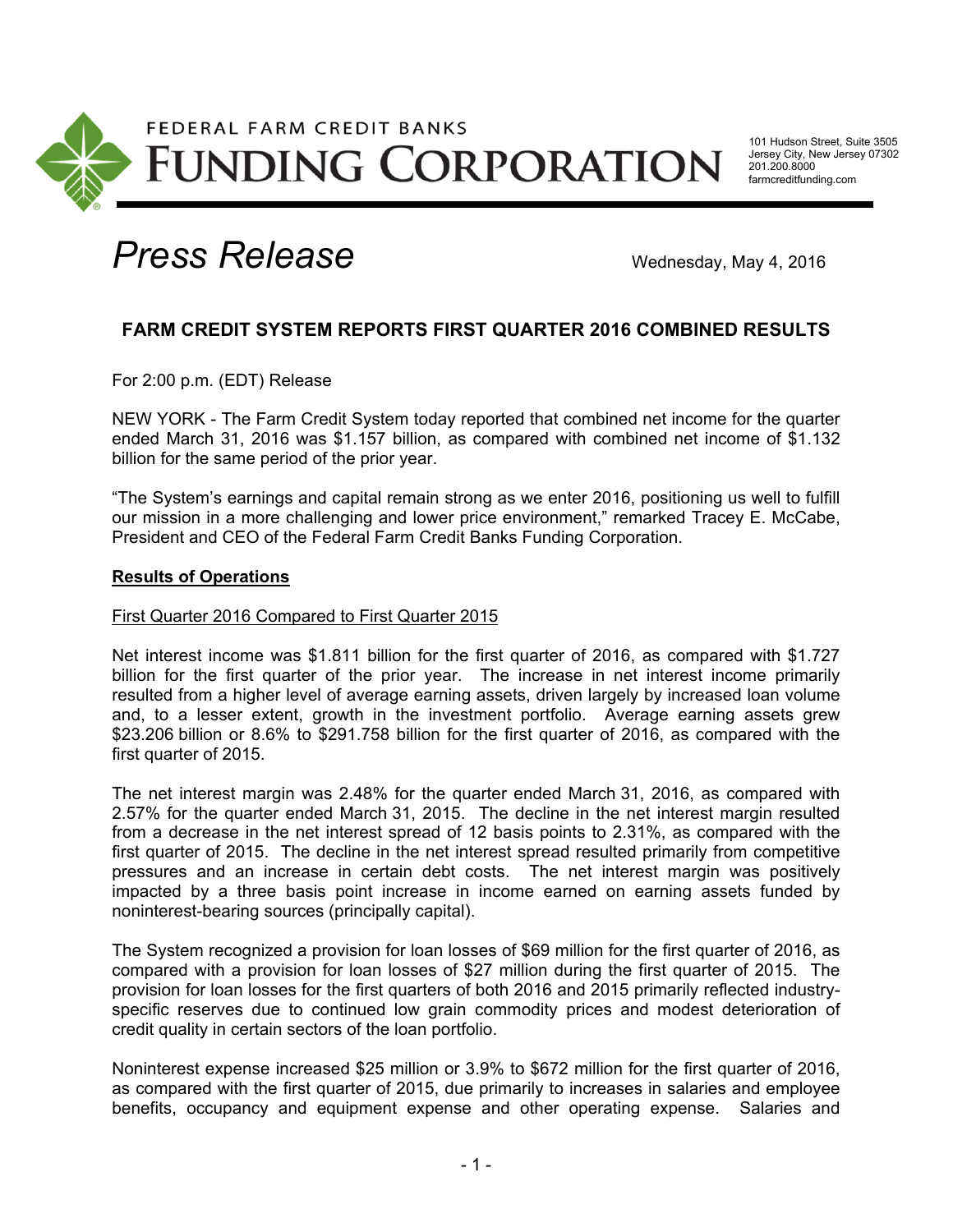employee benefits increased \$11 million as a result of annual merit increases and higher staffing levels at certain System institutions. Occupancy and equipment expense increased \$7 million primarily due to increases in facilities and maintenance expenses, while other operating expense increased \$6 million due to increases in various administrative expenses.

The provision for income taxes was \$53 million and \$62 million for the first quarter of 2016 and 2015. The effective tax rate decreased from 5.2% for the first quarter of 2015 to 4.4% for the first quarter of 2016 due to decreased earnings at certain taxable System institutions and from a greater amount of patronage declared.

#### First Quarter 2016 Compared to Fourth Quarter 2015

Net income decreased to \$1.157 billion for the first quarter of 2016, as compared with \$1.207 billion for the fourth quarter of 2015. Contributing to the decrease in net income was a decrease in noninterest income of \$66 million and increases in the provision for loan losses of \$50 million and the provision for income taxes of \$23 million. Noninterest income decreased primarily as a result of a decrease in fees for financially related services due to the seasonality of multi-peril crop insurance commissions. Partially offsetting these decreases in net income was a decrease in noninterest expense of \$76 million, largely due to decreases in salaries and employee benefits and all other operating expenses, and an increase in net interest income of \$13 million.

## **Loan Portfolio Activity**

Gross loans increased \$2.549 billion or 1.1% to \$238.439 billion at March 31, 2016, as compared with \$235.890 billion at December 31, 2015. The increase primarily resulted from increases in agribusiness and real estate mortgage loans, offset in part by a decrease in production and intermediate-term loans. Agribusiness loans increased due to increased lending to food and agribusiness companies, higher levels of seasonal financing at grain cooperatives, and growth in processing and marketing loans. The increase in real estate mortgage loans resulted primarily from continued demand for cropland. The decrease in production and intermediate-term loans was primarily driven by borrowers' tax planning strategies at the end of 2015 which resulted in significant repayments in early 2016 and to seasonal repayments on operating lines of credit.

## **Credit Quality**

The System's accruing loan volume was \$236.964 billion at March 31, 2016, as compared with \$234.566 billion at December 31, 2015. Nonaccrual loans increased \$151 million to \$1.475 billion at March 31, 2016, as compared with \$1.324 billion at December 31, 2015. This increase in nonaccrual loans was primarily due to continued low commodity prices and deterioration in the credit quality of a limited number of borrowers. At March 31, 2016, 58.6% of nonaccrual loans were current as to principal and interest, as compared with 60.5% at December 31, 2015.

Nonperforming loans (which consist of nonaccrual loans, accruing restructured loans, and accruing loans 90 days or more past due) increased \$203 million to \$1.832 billion at March 31, 2016, as compared with \$1.629 billion at December 31, 2015. These nonperforming loans represented 0.77% of the System's loans at March 31, 2016 and 0.69% at December 31, 2015.

The System's other credit quality indicators also remained at generally favorable levels during the first quarter of 2016. Loans classified under the Farm Credit Administration's Uniform Loan Classification System as "acceptable" or "other assets especially mentioned" as a percentage of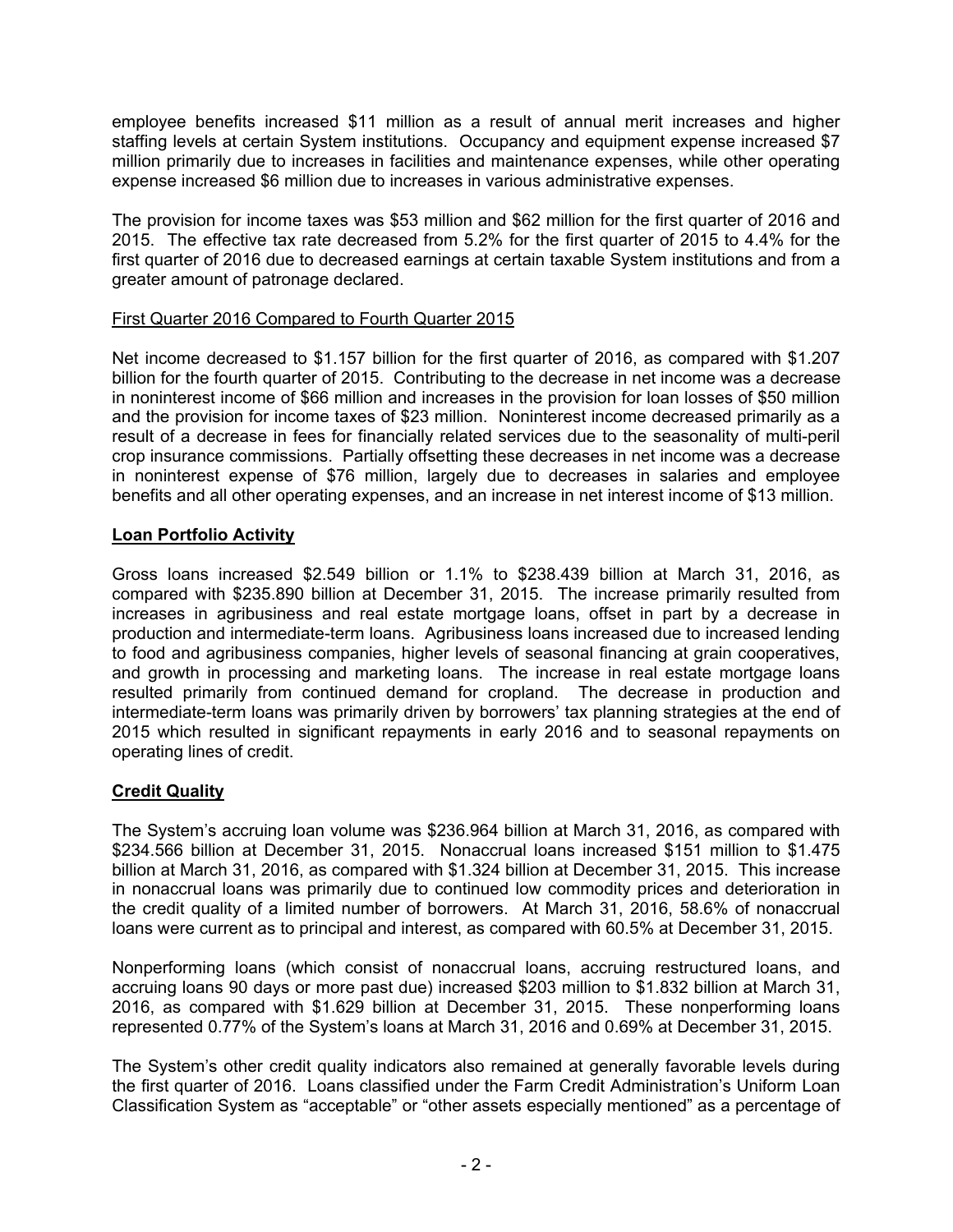loans and accrued interest receivable were 97.8% at March 31, 2016 and 98.1% at December 31, 2015. Loan delinquencies (accruing loans 30 days or more past due) as a percentage of accruing loans increased slightly to 0.32% at March 31, 2016, as compared with 0.28% at March 31, 2015.

The allowance for loan losses was \$1.350 billion at March 31, 2016, as compared with \$1.280 billion at December 31, 2015. Net loan charge-offs of \$5 million were recorded during the first quarter of 2016, as compared with net loan recoveries of \$1 million for the first quarter of 2015. The allowance for loan losses as a percentage of total loans was 0.57% at March 31, 2016, as compared with 0.54% at December 31, 2015. The allowance for loan losses was 74% of the System's total nonperforming loans and 92% of nonaccrual loans at March 31, 2016, as compared with 79% and 97% at December 31, 2015. Total capital and the allowance for loan losses, which is a measure of risk-bearing capacity, totaled \$51.393 billion at March 31, 2016 and \$50.114 billion at December 31, 2015, and represented 21.6% of System loans at March 31, 2016, as compared with 21.2% at December 31, 2015.

#### **Liquidity and Capital Resources**

Cash and investments (principally all of which were held for liquidity purposes) were \$58.303 billion at March 31, 2016 and \$59.378 billion at December 31, 2015. The System's liquidity position was 172 days of coverage of maturing debt at March 31, 2016, as compared with 181 days at December 31, 2015.

Total capital increased \$1.209 billion during the first quarter of 2016 to \$50.043 billion. The System's surplus increased \$799 million to \$41.257 billion during the first quarter of 2016 due to net income earned and retained. Capital as a percentage of total assets increased to 16.4% at March 31, 2016, as compared with 16.1% at December 31, 2015.

#### **About the Farm Credit System**

Farm Credit supports rural communities and agriculture with reliable, consistent credit and financial services, today and tomorrow through the four Banks and 74 affiliated Associations. Farm Credit has been fulfilling this mission for a century by providing farmers with the capital they need to make their business successful and by financing vital infrastructure and communication services that rural communities need to create jobs and drive economic growth. For more information about the Farm Credit System please visit farmcredit.com.

#### **Additional Information**

Copies of this press release, as well as other financial information regarding the System, including its annual and quarterly information statements, are available on the Federal Farm Credit Banks Funding Corporation's website at farmcreditfunding.com.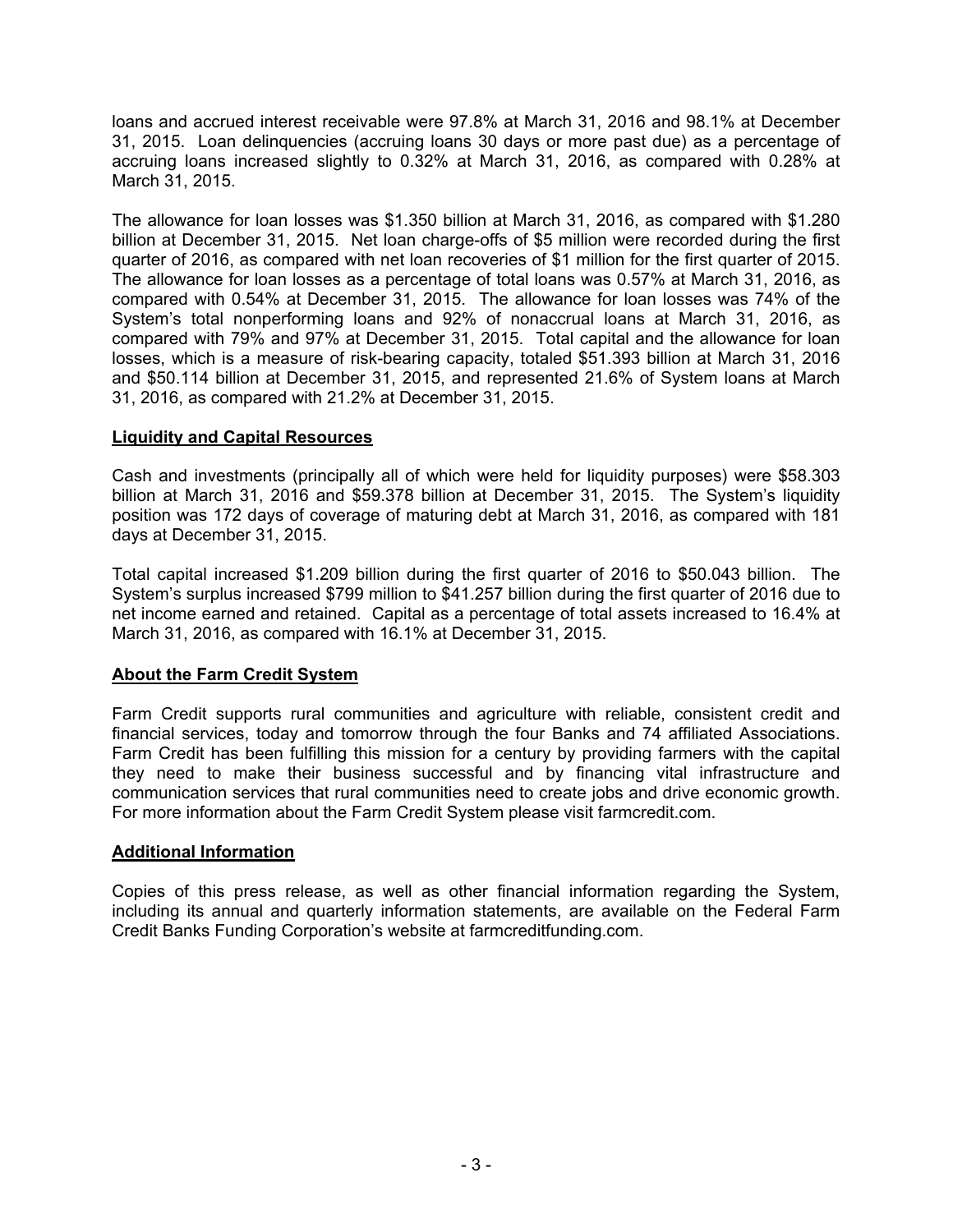For further information and copies of annual and quarterly information statements, contact:

Karen R. Brenner, Managing Director Financial Management Division Federal Farm Credit Banks Funding Corporation 101 Hudson Street, Suite 3505 Jersey City, NJ 07302 (201) 200-8081 E-mail – kbrenner@farmcreditfunding.com

#### **Forward-Looking Statements**

Any forward-looking statements in this press release are based on current expectations and are subject to uncertainty and changes in circumstances. Actual results may differ materially from expectations due to a number of risks and uncertainties. More information about these risks and uncertainties is contained in the System's annual and quarterly information statements. The System undertakes no duty to update or revise any forward-looking statements, whether as a result of new information, future events or otherwise.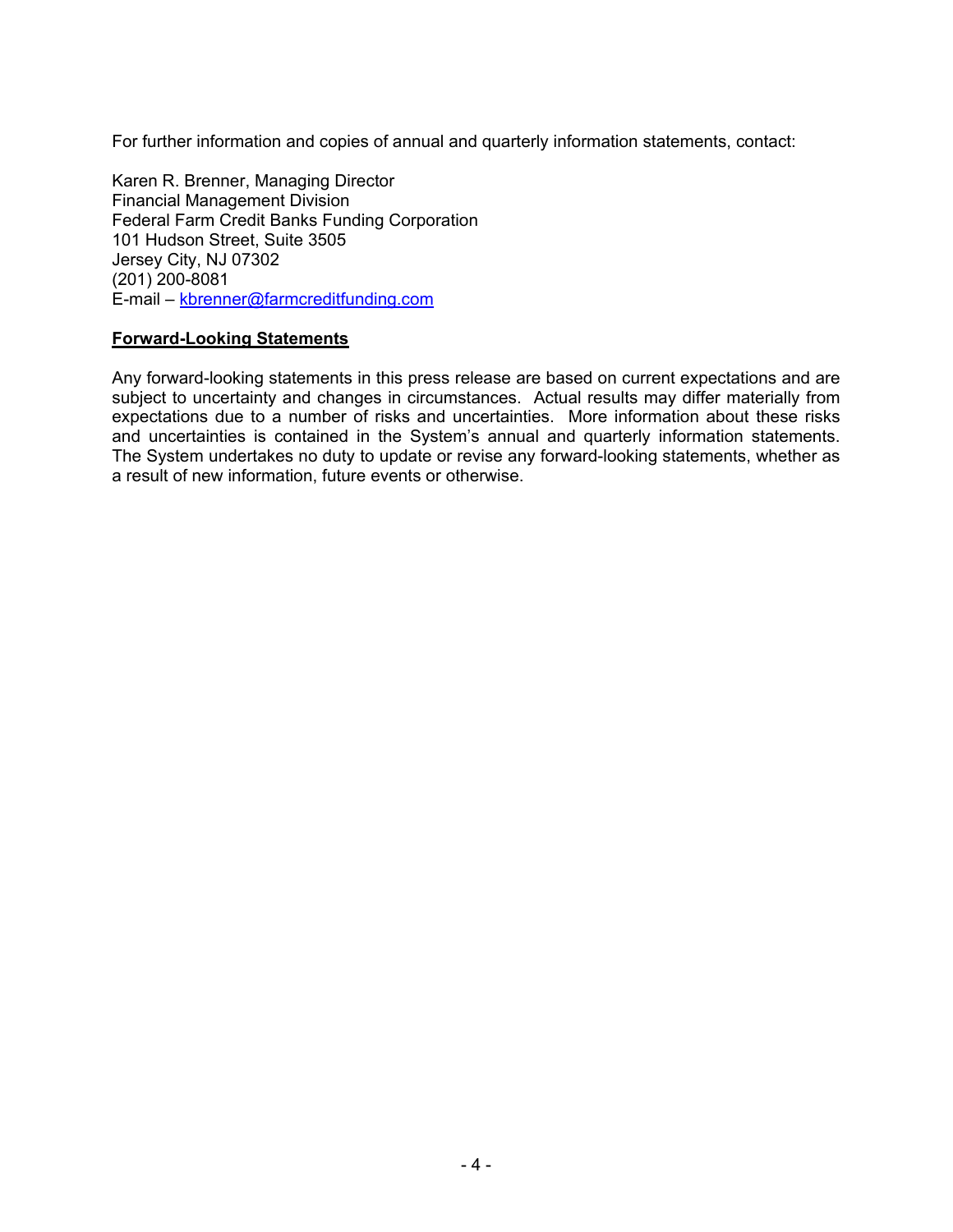## **FARM CREDIT SYSTEM COMBINED FINANCIAL STATEMENT DATA (in millions)**

# **STATEMENT OF CONDITION DATA**

|                                         | March 31,   | December 31, |
|-----------------------------------------|-------------|--------------|
|                                         | 2016        | 2015         |
|                                         | (unaudited) | (audited)    |
| Cash and investments                    | \$58,303    | \$59,378     |
| Loans                                   | 238,439     | 235,890      |
| Less: allowance for loan losses         | (1,350)     | (1,280)      |
| Net loans                               | 237,089     | 234,610      |
| Accrued interest receivable             | 1,835       | 1,973        |
| Other assets                            | 3,623       | 3,503        |
| <b>Restricted assets</b>                | 4,136       | 4,039        |
| <b>Total assets</b>                     | \$304,986   | \$303,503    |
| <b>Systemwide Debt Securities:</b>      |             |              |
| Due within one year                     | \$98,229    | \$91,622     |
| Due after one year                      | 146,820     | 151,713      |
| <b>Total Systemwide Debt Securities</b> | 245,049     | 243,335      |
| Subordinated debt                       | 1,550       | 1,550        |
| Other bonds                             | 2,090       | 2,879        |
| <b>Other liabilities</b>                | 6,254       | 6,905        |
| <b>Total liabilities</b>                | 254,943     | 254,669      |
| Preferred stock                         | 2,768       | 2,742        |
| Capital stock                           | 1,724       | 1,726        |
| Additional paid-in-capital              | 1,373       | 1,316        |
| Restricted capital                      | 4,136       | 4,039        |
| Accumulated other comprehensive loss    | (1,215)     | (1, 447)     |
| Surplus                                 | 41,257      | 40,458       |
| Total capital                           | 50,043      | 48,834       |
| Total liabilities and capital           | \$304,986   | \$303,503    |

# **STATEMENT OF INCOME DATA**

|                            |             | For the<br><b>Quarter Ended</b><br>March 31,<br>(unaudited) |  |  |
|----------------------------|-------------|-------------------------------------------------------------|--|--|
|                            | <u>2016</u> | 2015                                                        |  |  |
| Interest income            | \$2,526     | \$2,283                                                     |  |  |
| Interest expense           | (715)       | (556)                                                       |  |  |
| Net interest income        | 1,811       | 1,727                                                       |  |  |
| Provision for loan losses  | (69)        | (27)                                                        |  |  |
| Noninterest income         | 140         | 141                                                         |  |  |
| Noninterest expense        | (672)       | (647)                                                       |  |  |
| Income before income taxes | 1,210       | 1,194                                                       |  |  |
| Provision for income taxes | (53)        | (62)                                                        |  |  |
| Net income                 |             |                                                             |  |  |